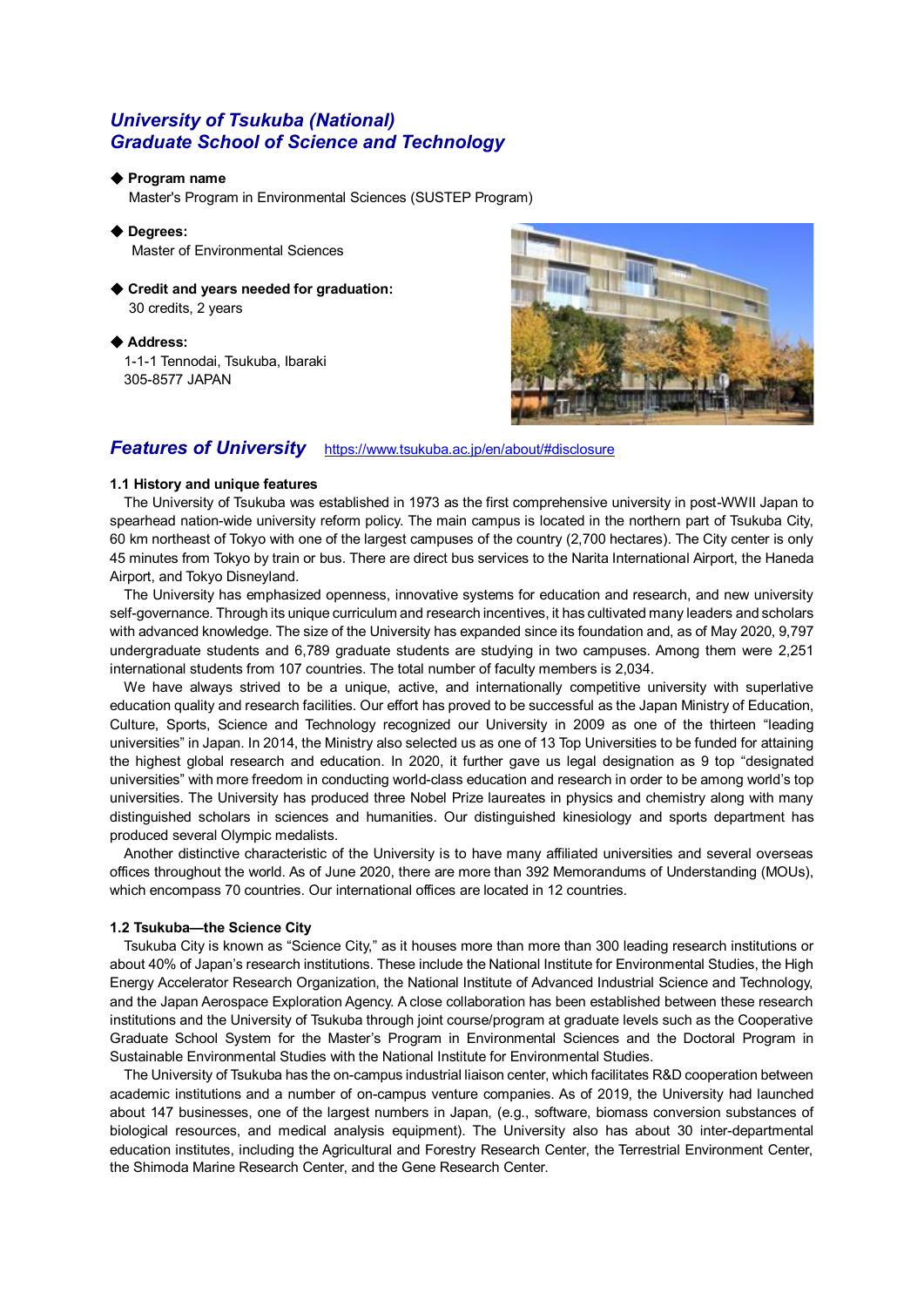### *Features of Graduate School* [http://www.global.tsukuba.ac.jp/departments/](http://www.global.tsukuba.ac.jp/departments/生命環境系)生命環境系

In April 2020, the University of Tsukuba established the new graduate school system by incorporating 85 graduate programs into three schools. The Graduate School of Science and Technology is one of them. It consists of 21 master's programs and 21 doctoral programs, including life and earth sciences, systems and information engineering, and pure and applied sciences. Of these, 35 programs, including the Master's Program in Environmental Sciences and the Doctoral Program of Environmental Studies, offer all required courses in English so that students can complete their degrees without learning Japanese. In order to improve our education



quality for students, the University established the Office of Quality Management for Teaching and Learning. This is one of the very best places to advance your professional knowledge in sciences and technologies in Asia.

### *Features of the Program*

### <http://www2.envr.tsukuba.ac.jp/eng/> <http://www.envr.tsukuba.ac.jp/~jds/><http://www.envr.tsukuba.ac.jp/~sustep>

#### **3.1 Master's Program in Environmental Sciences**

(a) Building the Foundation

After admission, JDS Fellows will belong to the Master's Program in Environmental Sciences, and they will set out the process of acquiring master's degree in environmental sciences in two years. In order to receive the degree, they need to acquire 30 credits or more from the courses that are recognized by the Master's Program. They also complete master's thesis and pass oral examination.

One unique aspect of our Master's Program is that compulsory seminar and fieldwork courses are designed to expand Fellows' knowledge and skill in wide-ranging topics, including sustainability studies, remote sensing, waste management, environmental engineering, environmental economics, meteorology, forestry, ecology, agricultural policies, biology, soil sciences, and environmental leadership and ethics. Here students have rare opportunities to understand that rural/urban developments and environmental issues are interconnected. This education process is uniquely heightened by a set of field activities, in which students learn how to examine some specific case in the field within this interconnected context.

### (b) Road to Becoming Leader/Expert

With this basic training as their intellectual foundation, students then focus on some specific topics for their research interests. Here JDS Fellows can choose to take a certificate program called "Sustainability Science, Technology, and Policy (SUSTEP)." This aims to foster global leaders in sustainability related science with broader interdisciplinary understanding. After completing requirements, a student will receive a certificate and a diploma supplement. The supplement verifies the contents of student's learning history, including GPA.



 Another distinctive feature of the SUSTEP program is that students have rare opportunities to meet and interact with distinguished leaders and experts from not only Japan but also Australia, Brazil, Canada, Germany, the Netherlands, the United States, and other countries at seminars the SUSTEP Program organizes a few times each year. Through these

opportunities, JDS Fellows can establish international networks that

Four Major Fields in the SUSTEP Program can benefit their future career development.

However, global leadership and expertise do not simply mean that students take courses and listen or go abroad for conferences. In our degree program, JDS Fellows actively participate in learning processes. We provide courses that foster their presentation, writing and debating skills in English. The quality of these courses can match the ones at North American graduate schools. In 2020, the SUSTEP program receive University President's award for its excellent in teaching and research. In



addition, JDS Fellows can take academic writing seminars for writing reports and journal articles in English.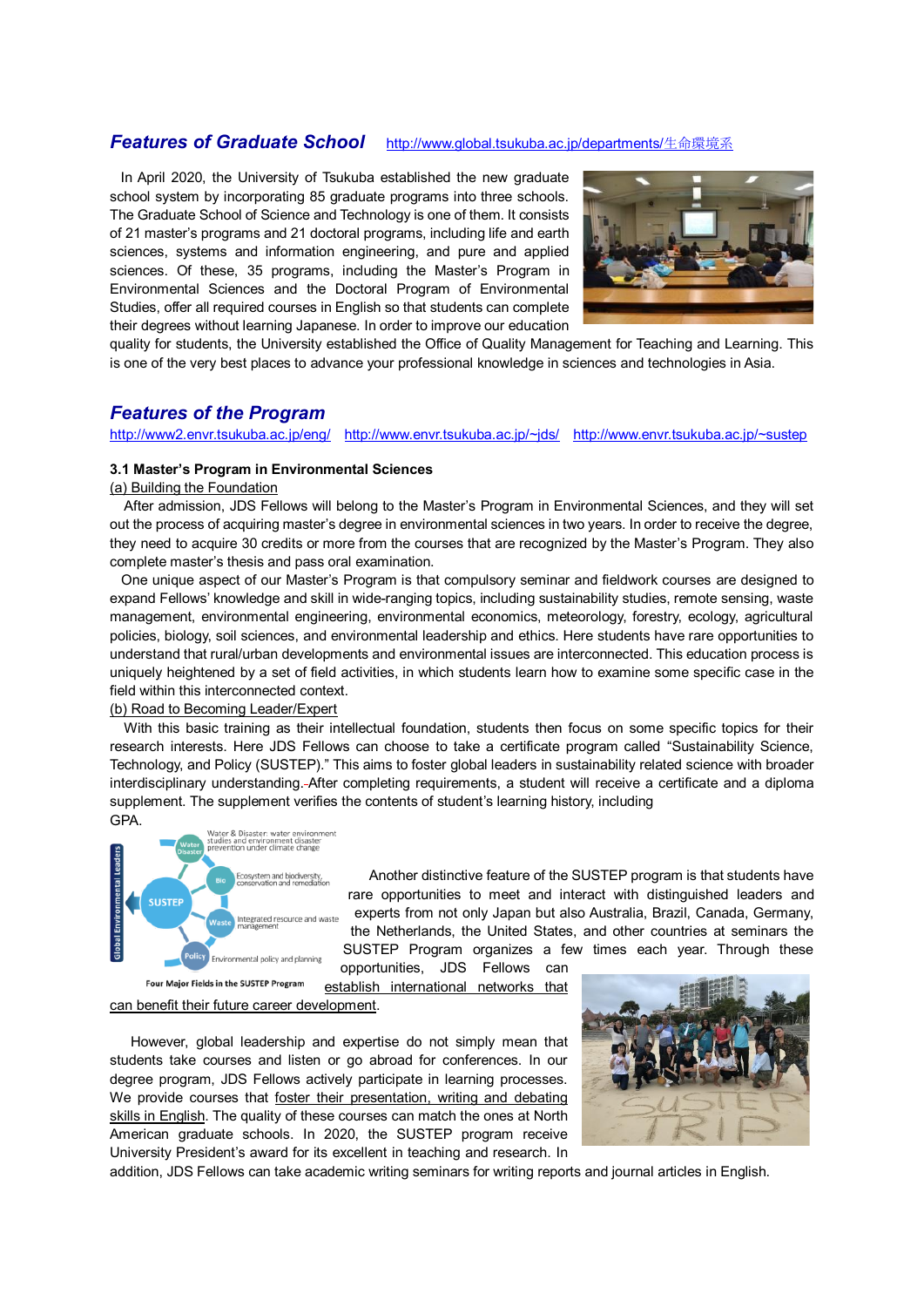### **3.2 Our JDS Specials: Tailor-Made Program**

Our educational activities for the JDS Special Program have focused and will focus on four major areas: (1) academic seminar, (2) overseas seminars and field surveys, (3) internship trips in Japan, and (4) the improvement of the educational environment. Each year the SUSTEP Committee of the Master's Program in Environmental Sciences discuss and decide detailed plans for seminars and activities that meet the needs of JDS Fellows. This "tailor-made" practice has become norm among our committee members.

(1) For the international seminars, we invite distinguished experts from renowned universities or research institutions. In these seminars, JDS Fellows not only listen to lectures but present their research topics. The students then receive comments on their presentations from these guest experts so that the Fellows can improve their researches and capacities. This interaction also means to expand the Fellows' academic networks, which can be useful after their graduation.

(2) If necessary, JDS Fellows will travel to the country/region to enhance knowledge about their theses research topics with at least one faculty member of the University of Tsukuba. There they learn how to conduct research and survey for data collection. Also, faculty members will establish/maintain the network with JDS alumni in order to self-evaluate the effectiveness of our JDS Special Program. This will provide opportunity to improve our program for JDS Fellows.

 (3) The SUSTEP program committee will organize domestic internships that meet the research interests of JDS Fellows each year. In the past, we have taken JDS Fellows to places where they could observe and examine the issues that are related to Japanese waste treatment facilities, recycling technology and policies, forest conservation, protected area policies, rural development, biodiversity and Satoyama, local environmental conservation and traditional knowledge, tourism and local economy, environmental disaster prevention and public works policies, urban planning, pollution, climate change and energy problems. As the city of Tsukuba has about 40% of Japan's national research institutions, and as our faculty members have collaborative relationships with some of them, we sometimes organize internships in collaboration with them.

 (4) In the last ten years, the Master's Program in Environmental Sciences has managed webpages that are specifically designed for JDS Fellows. The webpages have provided information for current JDS Fellows, graduates,

and prospective Fellows. In 2012, the English version of the official website for the Master's Program in Environmental Sciences was renewed to enhance teaching capacity. In 2014, we uploaded another website for the SUSTEP program along with our promotion video (available also in YouTube). The video was made entirely by our students and faculty members. By using the websites, JDS and other students can now receive course information, reading materials and important news about courses. We intend to improve the quality of on-line accessibility and the education environment for JDS Fellows.

 Another good news for upcoming JDS Fellows to our Program is that the entire building that our program uses (Natural Science Buildings) is completely renovated with enhanced earthquakes resistance and security. The Fellows have a free Wi-Fi access in their study rooms. There is also a lounge space with kitchen facility. Laboratories and classrooms are designed for multiple purposes to facilitate group discussion or study.



### *Necessary Curriculum to Obtain the Degrees*

<http://www2.envr.tsukuba.ac.jp/eng/curriculum-syllabus/>

For all students who belong to the Master's Program in Environmental Sciences, the basic requirement for course work is to take 30 credits or more, including 18 credits from compulsory courses. Most of the compulsory courses are directly relevant to thesis completion, which is also required to complete the degree.

**Compulsory Courses (Master's Program in Environmental Sciences)** 

- (a) Foundation courses (3 credits): Introduction to Environmental Sciences (2 credit) Exercises in Environmental Sciences (1 credit)
- (b) Foundation courses (elective/more than 1 credit): Utilization & Recycling of Bioresources (or common course in Life & Earth Sciences degree programs) Simulation of Environmental Policy (or common course in Life & Earth Sciences degree programs)
- (c) Graduate General Education courses (more than 1 credit)
- (d) Specialized courses (18 credits): Laboratory Seminar in Environmental Sciences 1S, 1F, 2S, 2F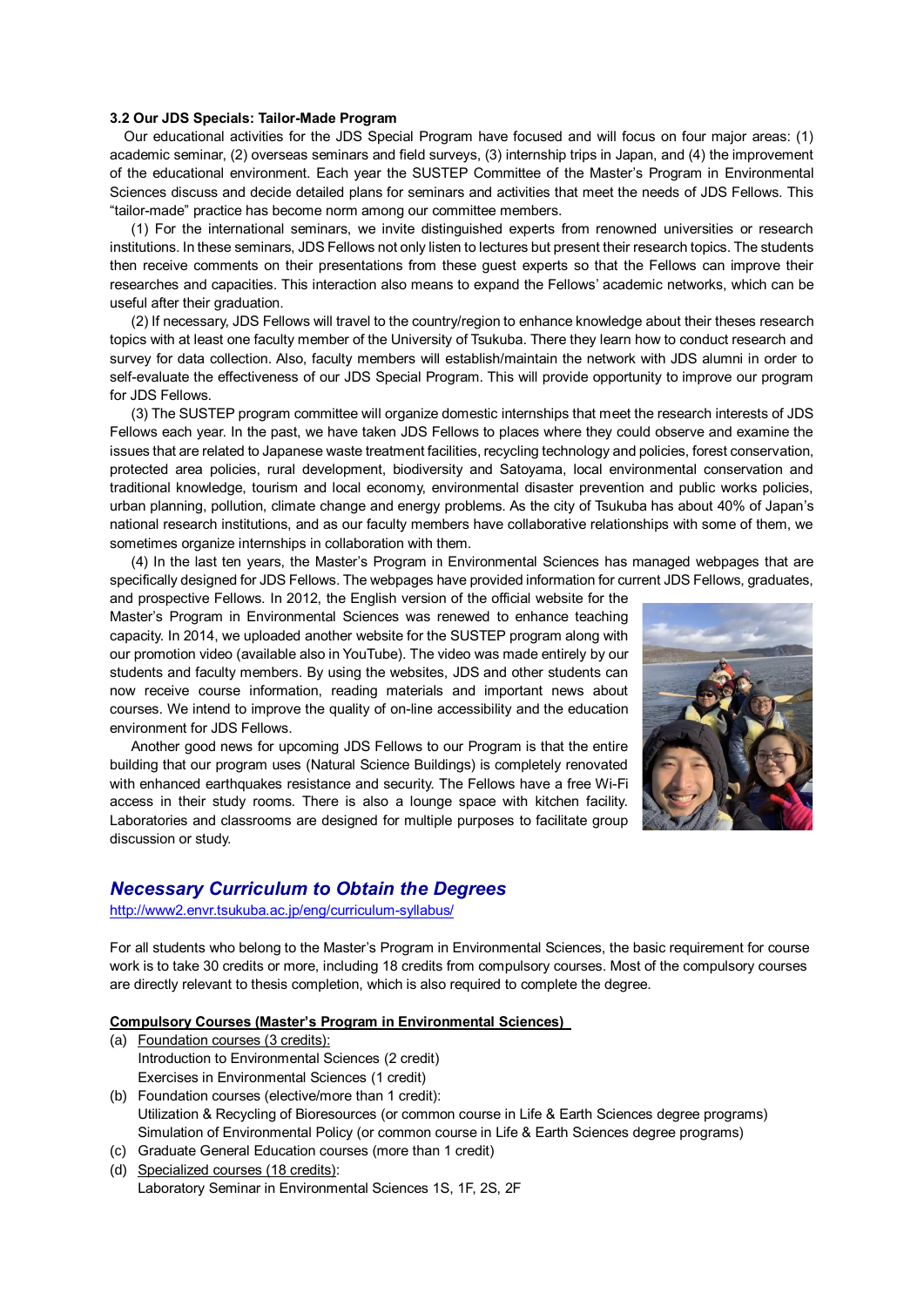Thesis Seminar in Environmental Sciences 1S, 1F, 2S, 2F

(e) Other courses in the Environmental Sciences Program (more than 6 credits)

### **Elective Courses (Master's Program in Environmental Sciences) (12 credits from below)**

(1) Applied Environmental Ethics (Introduction to English Presentation and Debate); (2) Climate System Study I; (3) Ecological Soil Science; (4) Environmental Analysis and Planning; (5) Environmental Field Appraisal; (6) Environmental Health Perspective; (7) Environmental Law; (8) Environmental Microbiology; (9) Environmental Psychology; (10) Environmental Science Practicum I; (11) Environmental Science Practicum II; (12) Environmental Science Practicum III; (13) Environmental Soil Science; (14) Environmental Microbiology; (15) Environmental Psychology; (16) International Field Appraisal I; (17) International Field Appraisal II; (18) Introduction to Ecology; (19) Introduction to Waste Management; (20) Introduction to Water Environment; (21) Remote Sensing; (22) Soil and Water Environmental Colloid Science; (23) Solid Waste Management Systems Planning; (24) Special Lecture in Environmental Sciences I; (25) Special Lecture in Environmental Sciences II; (26) Vegetation Science.

*\*In alphabetical order by course title.*

### **\*Courses in other graduate programs are also available.**

### *List of faculty members capable of guiding JDS Fellows*

The List of Faculty Members as Potential Supervisors for JDS Fellows

*Please also see*: <http://www.envr.tsukuba.ac.jp/~jds/people03.html>

| Professor                                         |                    |                         |  |
|---------------------------------------------------|--------------------|-------------------------|--|
| ADACHI Yasuhisa*                                  | ASANUMA Jun*       | ONDA Yuichi*            |  |
| <b>ISODA Hiroko*</b>                              | KAMIJO Takashi*    | SUGITA Michiaki*        |  |
| NOMURA Nobuhiko*                                  | TAMURA Kenji*      | UTSUMI Motoo*           |  |
| SATOH Shinobu*                                    | YAMAJI Keiko*      |                         |  |
| SUZUKI Iwane*                                     | FUJIKAWA Masaki*   |                         |  |
| <b>TSUJIMURA Maki*</b>                            | KUMAGAI Yoshito*   |                         |  |
| ZHANG Zhenya*                                     | MURAKAMI Akinobu*  |                         |  |
| Associate Professor                               |                    |                         |  |
| KAJIYAMA Mikio*                                   | SHIMIZU Kazuya*    | YABAR Helmut*           |  |
| MATSUSHITA Bunkei*                                | YAMAMOTO Sachiko*  | <b>VILLAREAL Myra</b>   |  |
| NASAHARA Kenlo*                                   | KAIDA Naoko*       |                         |  |
| <b>HIROTA Mitsuru*</b>                            | MATSUI Kenichi*    |                         |  |
| LEI Zhongfang*                                    | MIZUNOYA Takeshi*  |                         |  |
| MIYAMAE Yusaku*                                   | UCHIDA Taro*       |                         |  |
| Assistant Professor                               |                    |                         |  |
| <b>AKITSU Tomoko</b>                              | KAWADA Kiyokazu    | <b>TAKAHASHI Shinya</b> |  |
| YOKOI Tomoyuki*                                   | TOYOFUKU Masanori* | YAMAMOTO Sachiko        |  |
| <b>KAMAE Yoichi*</b>                              | <b>OMORI Yuko</b>  |                         |  |
| Cooperative Professor                             |                    |                         |  |
| <b>TIN TIN Win Shwe</b>                           |                    |                         |  |
| Cooperative Associate Professor                   |                    |                         |  |
| <b>KOIKE Eiko</b>                                 | NAGASHIMA Tatsuya  | SUGATA Seiji            |  |
| Professore who can be a supervisor of IDS Follows |                    |                         |  |

*\*Professors who can be a supervisor of JDS Fellows.*

Professor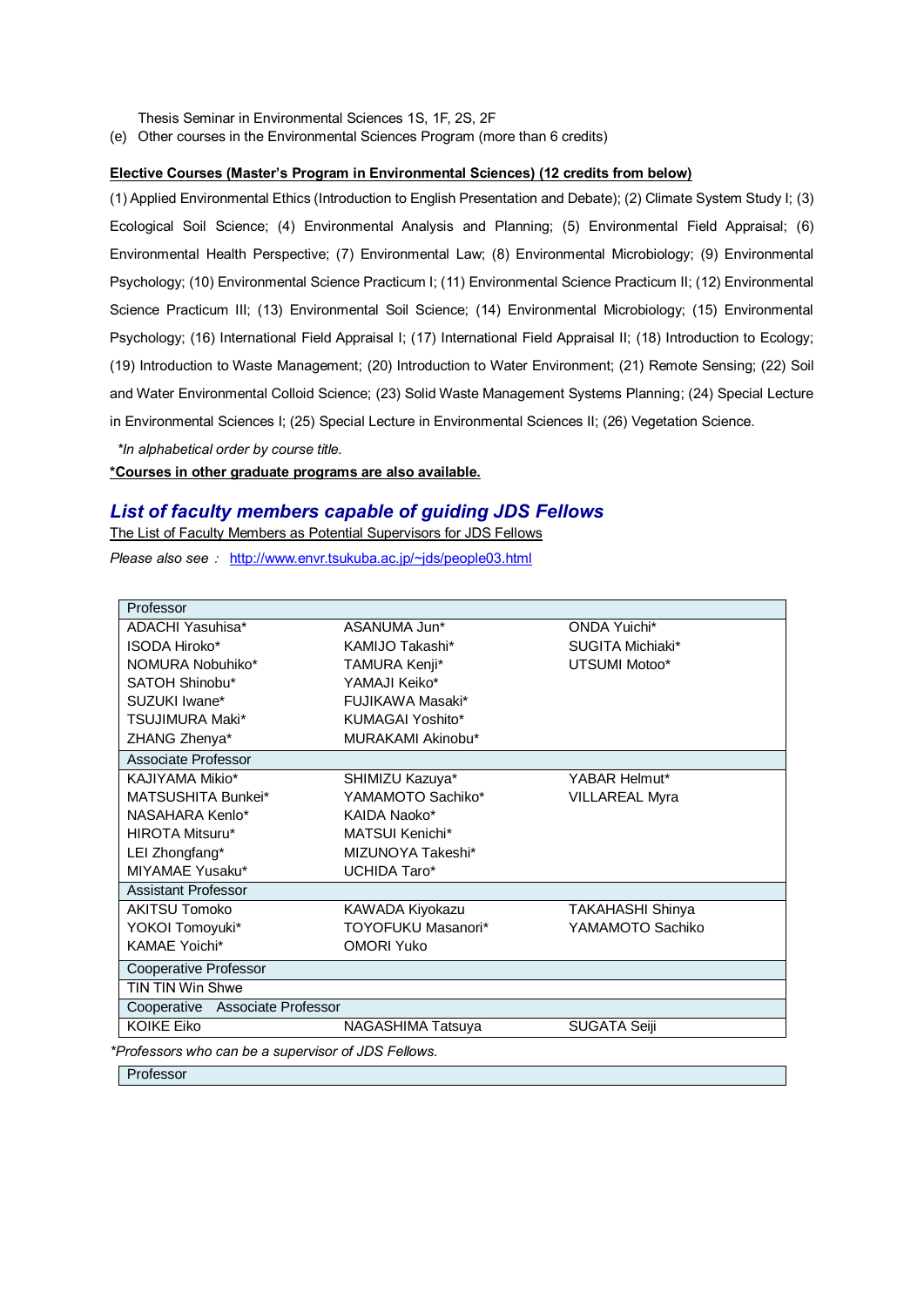| ADACHI Yasuhisa*                | ASANUMA Jun*              | <b>ONDA Yuichi*</b>     |  |
|---------------------------------|---------------------------|-------------------------|--|
| <b>ISODA Hiroko*</b>            | KAMIJO Takashi*           | SUGITA Michiaki*        |  |
| NOMURA Nobuhiko*                | TAMURA Kenji*             | UTSUMI Motoo*           |  |
| SATOH Shinobu*                  | YAMAJI Keiko*             |                         |  |
| SUZUKI Iwane*                   | <b>FUJIKAWA Masaki*</b>   |                         |  |
| <b>TSUJIMURA Maki*</b>          | KUMAGAI Yoshito*          |                         |  |
| ZHANG Zhenya*                   | MURAKAMI Akinobu*         |                         |  |
| Associate Professor             |                           |                         |  |
| KAJIYAMA Mikio*                 | SHIMIZU Kazuya*           | YABAR Helmut*           |  |
| MATSUSHITA Bunkei*              | YAMAMOTO Sachiko*         | <b>VILLAREAL Myra</b>   |  |
| NASAHARA Kenlo*                 | KAIDA Naoko*              |                         |  |
| HIROTA Mitsuru*                 | MATSUI Kenichi*           |                         |  |
| LEI Zhongfang*                  | MIZUNOYA Takeshi*         |                         |  |
| MIYAMAE Yusaku*                 | UCHIDA Taro*              |                         |  |
| Assistant Professor             |                           |                         |  |
| <b>AKITSU Tomoko</b>            | KAWADA Kiyokazu           | <b>TAKAHASHI Shinya</b> |  |
| YOKOI Tomoyuki*                 | <b>TOYOFUKU Masanori*</b> | YAMAMOTO Sachiko        |  |
| <b>KAMAE Yoichi*</b>            | <b>OMORI Yuko</b>         |                         |  |
| Cooperative Professor           |                           |                         |  |
| <b>TIN TIN Win Shwe</b>         |                           |                         |  |
| Cooperative Associate Professor |                           |                         |  |
| <b>KOIKE Eiko</b>               | NAGASHIMA Tatsuya         | <b>SUGATA Seiji</b>     |  |
|                                 |                           |                         |  |

### **How You May Choose Your Supervisors**

- (1) November and December: A number of faculty members examine JDS Application Forms for the initial screening; we read their research proposals carefully, examine the contents of research proposals and identify potential supervisors.
- (2) January and February: When our delegates interview some JDS candidates, the delegates ask interviewees if they have some professors in mind for research supervision. The delegates report on the results of the interviews to the SUSTEP Committee and the Faculty Meeting.
- (3) March or April: When JDS Fellows are officially chosen, we contact all prospective Fellows through JICE personnel to carefully examine our web pages on our faculty members and select three faculty members as their potential supervisors. The SUSTEP Committee will assist this process and identify the best faculty member from the three. Most supervisors and JDS Fellows begin contacting each other regarding their courses for research.
- (4) May-August: In case some Fellows find more appropriate persons to be supervisors or in case assigned supervisors cannot advise the JDS Fellows for some unpredictable reasons, the SUSTEP Committee for JDS matters find alternative supervisors.
- (5) October: The Fellows finalize their choice by the end of this month.

## *Academic Schedule* [http://www.envr.tsukuba.ac.jp/~jds/about.html#cont06](http://www.envr.tsukuba.ac.jp/~jds/about.html%23cont06)

The Master's Program in Environmental Sciences has adopted the advisory committee system for the instruction of individual study/research. The standard time frame for the completion of the Program is two years or four semesters. The following table shows the academic schedule that is applied to JDS Fellows: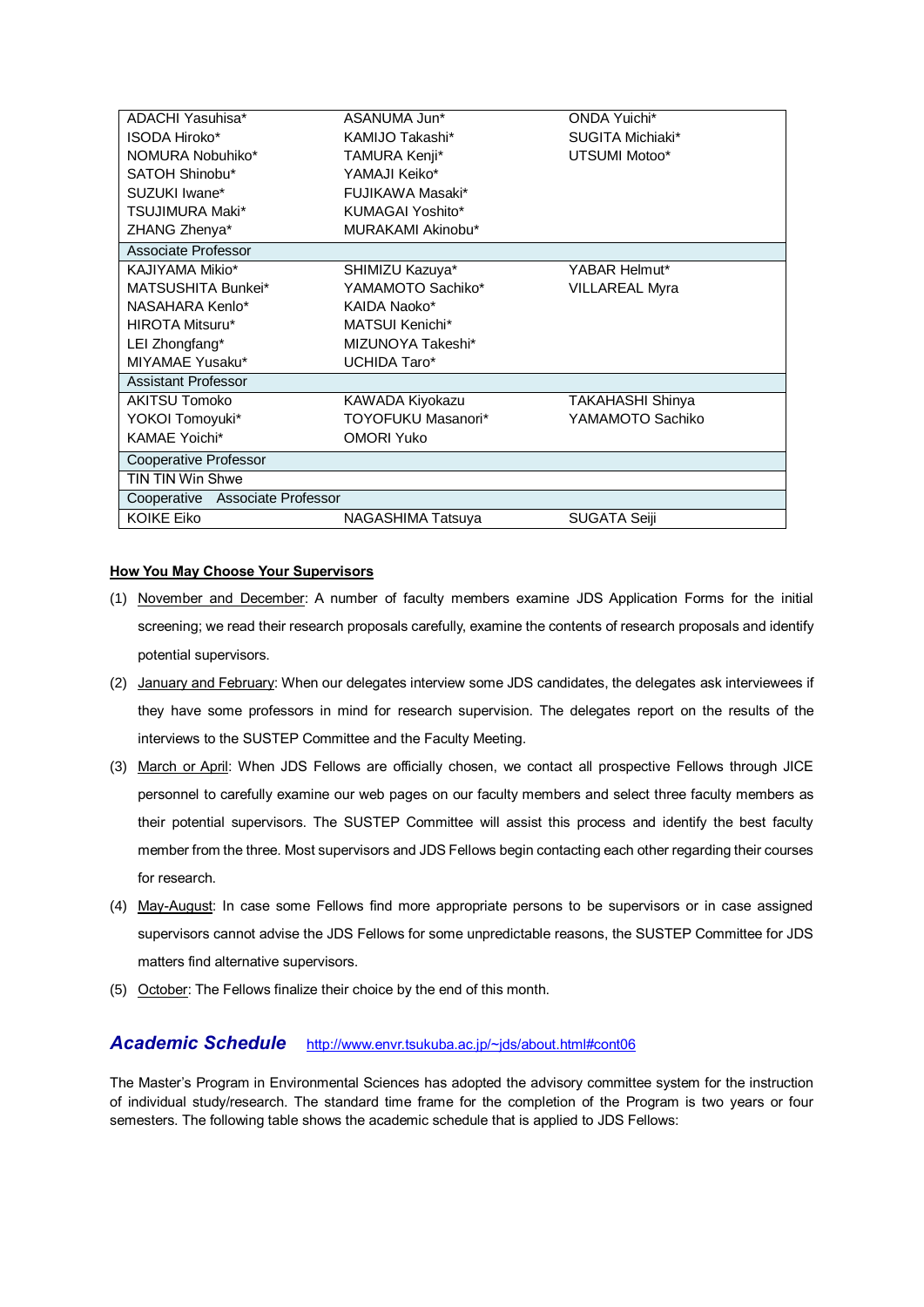Pre-admission

Orientation (curriculum, campus life, etc.)

First Year (October 2021-March 2022)

Fall semester (October-March)

• Officially register academic supervisor and research topic

• Submit the test score for the information technology literacy test (end of

October)

• Enroll in compulsory and elective courses in English

• Presentation on one's research background at individual laboratory seminars

• Attend the annual "JDS International Seminar" (December-January)

• Participate in other JDS domestic internships/academic conferences

• If necessary, conduct field surveys under the guidance of one's

supervisor

SECOND YEAR (April 2022-March 2023)

Spring semester (April-September)

• New budget year JDS Special Program orientation for all JDS Fellows

• Continue to take courses that are relevant to JDS Fellow's research interests

• Presentation and thesis study on the research topic at individual

laboratory seminars

• Sign up and join an international internship (May-June, September)

• Participate in domestic internship for all JDS Fellows (July-September)

### Fall semester (October-March)

• If necessary take additional elective courses

• Submit the research proposal to the Program (November)

• Present at annual JDS international seminar (December-January)

• Engage in thesis writing under the guidance of one's own supervisory

committee

THIRD YEAR (April-September 2023)

Spring semester (April-September):

• Present research progress at "Interim Oral Presentation" (April)

• Completion of "Special Research in Environmental Sciences"

• Submission of thesis draft and thesis application (June)

• Final presentation (July)

• Oral defense of the thesis (July-August)

GRADUATION (September)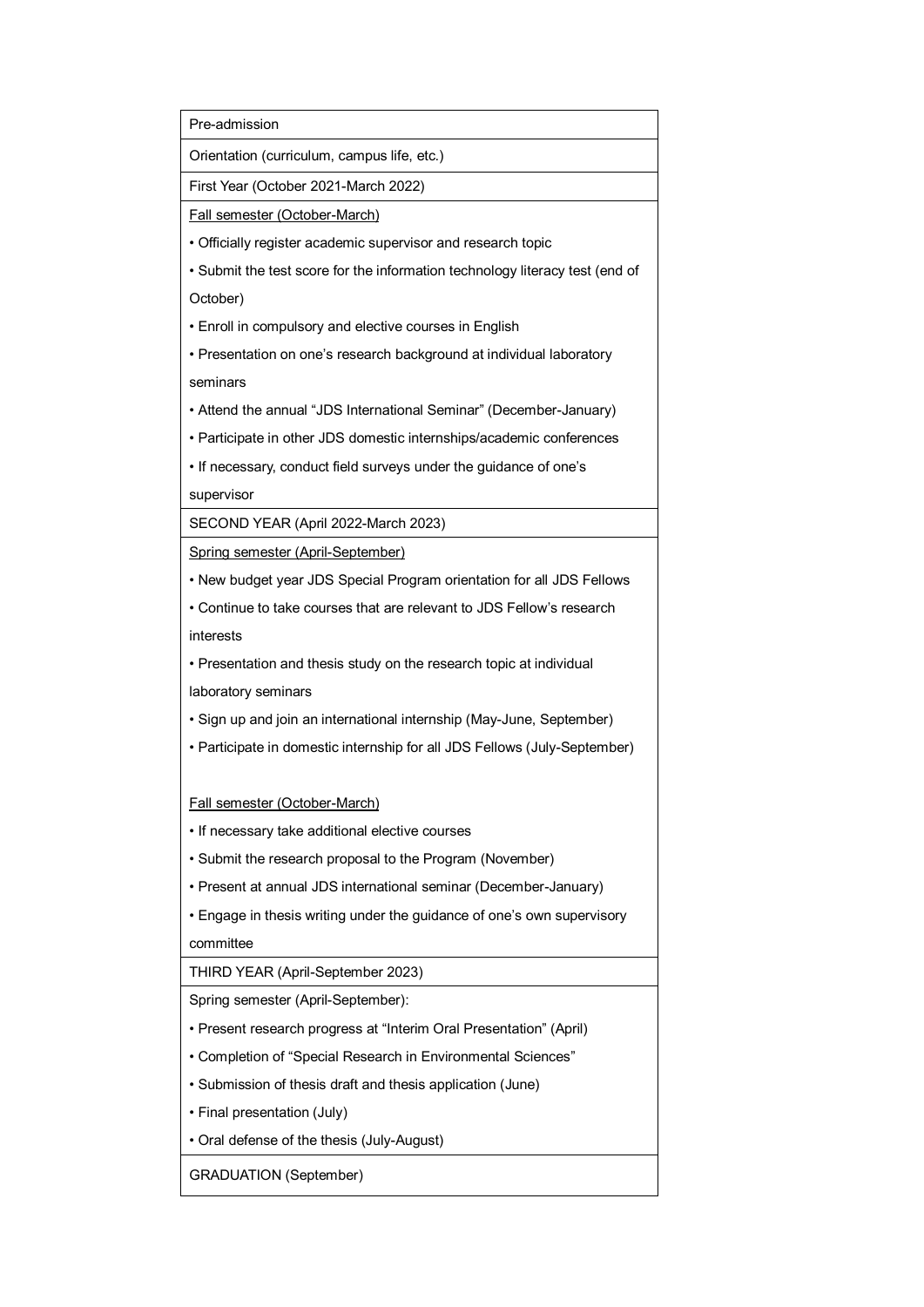# *Facilities*

#### Accommodation

On the main Tsukuba campus, where JDS Fellows study, there are 68 student residence buildings, which can accommodate about 4,000 rooms (many are being renovated). It is possible that all full-time students, including JDS Fellows, can find a room, if they wish. These housing complexes are conveniently located within the campus. Other apartments are available in close proximity from the campus.

#### Library: The Best in Japan

The University of Tsukuba libraries hold about 2,710,000 books (more than 1,046,000 foreign language books) and 32,756 e-journals. This open-access holding is the largest in Japan. There are also 33 research databases and 36,000 e-book titles (non-Japanese title 34,000). The library website uses OPAC search catalogue, which allows to explore all forms of information (e.g., newspaper articles, magazine, journal articles, and electronic resources) by simple keywords. Considering that Japanese libraries tend to have relatively small collection of books in English, our university libraries offer the best research conditions in English. The main library offers guidance for researchers and students in both English and Japanese.

#### The Division of Student Exchange

The Division of Student Exchange of the University of Tsukuba is one of the largest international student support facilities among national universities in Japan, offering wide-ranging services. It offers a good range of courses on Japanese language and culture. Past JDS Fellows have taken some of these courses. Another service is the consultation for international students, including concerns about their job search and living. The Center's full-time faculty members and office personnel regularly consult students. The Center also provides information and services for those who are interested in studying at the University of Tsukuba.

#### World-class Sport Facilities

The University of Tsukuba has provided world-class sport facilities for many Olympic athletes on campus. Not only Olympians but also many other athletes joined professional sports as well. Some of these facilities, including swimming pool, track fields, and gymnasiums are open to all students. Some JDS Fellows have regularly taken advantage of these facilities.

#### (Reference)

<https://www.tsukuba.ac.jp/en/campuslife/welfare-facilities-accommodation/> <https://www.tsukuba.ac.jp/en/campuslife/welfare-organization/> https://www.tsukuba.ac.jp/en/campuslife/support-facilities

# *Message for Applicants*

### Message to Future JDS Fellows

In March, when you are selected as a JDS Fellow from your country, it is time for you to think about your thesis research supervisor. Then you wonder, other than webpages, what information you can obtain about our teaching staff. If you are not certain yet, you may contact the SUSTEP office for more information. You can also contact our teaching staff directly. Or you may ask other students for suggestion. When you come to our campus in September, and start taking courses in the next month, you can also meet and discuss with potential professors in person before finalizing your decision. In all these processes, we are happy to assist your lifetime choice. But let's remember the decision is yours.

In two years from this time, or late July of your second year, you will experience the fruit of your hard work. You will be standing in front of a podium and presenting about the results of your research. The audience includes those professors who taught you. You may recollect then how you started out this master's studies. Comparing to that time, you can now see how much you have accomplished and how much your capacity has been expanded. You can communicate with us about their advanced knowledge you attained through your laborious research in English almost fluently. Your face shows confidence. All audiences now listen to you carefully and learn from you. You will see a glimpse of your future as a global leader. This is probably what you expect to have from our program in two years, a very small fraction of your lifetime.